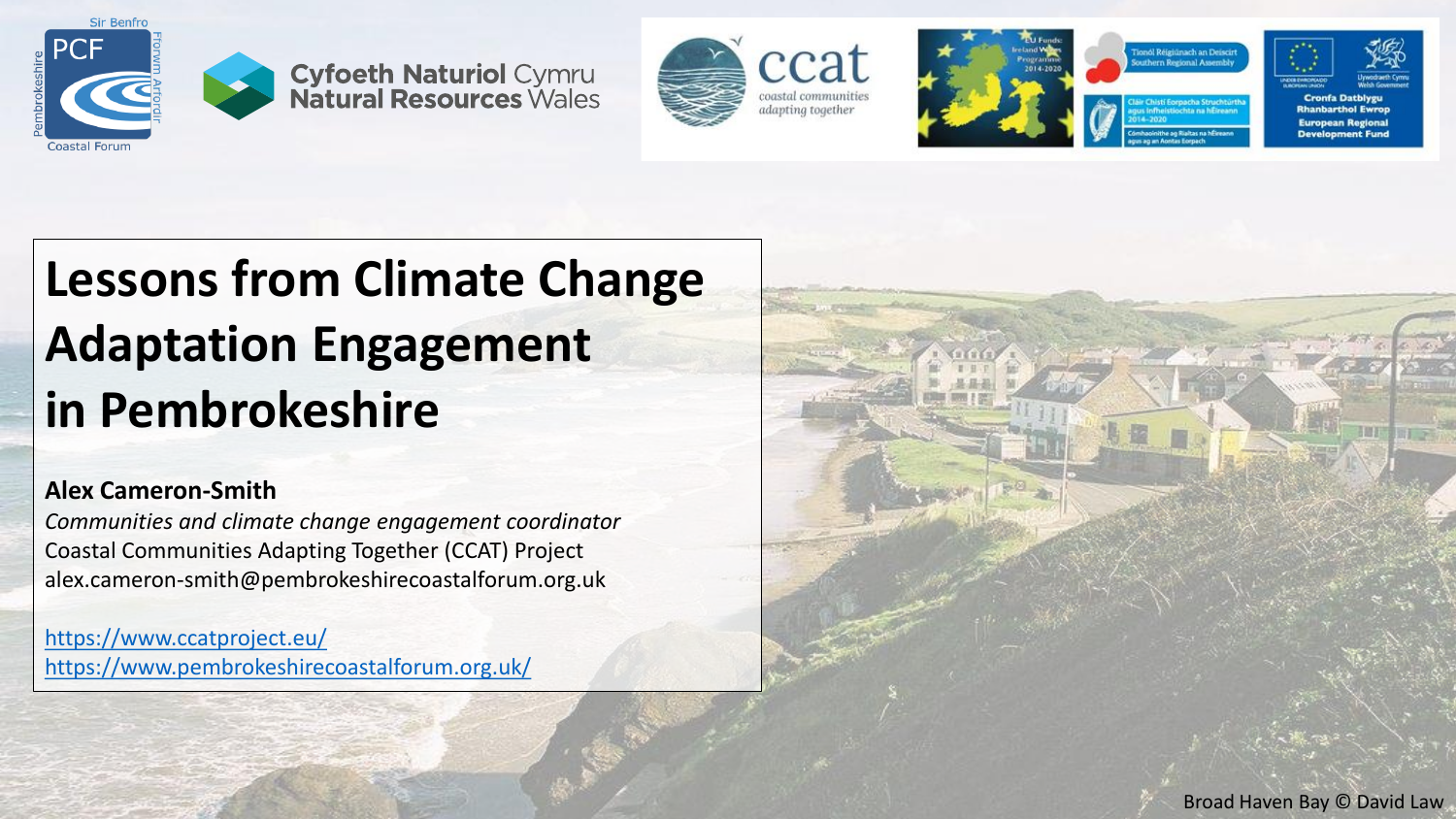

## **Engagement Project Scope**

PCF was commissioned by NRW to engage with a local coastal community on a key theme of their Welsh Marine Area Statement\*: "*Nature-based solutions and adaptation at the coast*"

It was also an opportunity to test out some of the engagement tools developed as part of the CCAT Project

**The Havens community** in mid-west Pembrokeshire was selected based on:

- Its coastal location
- A significant population size (approx. 1,300 residents)
- No recent engagement activity had been carried out
- Support from the local Community Council
- Recommendations from other partners
- Good broadband connection for online engagement methods

*Note: A national lockdown due to COVID-19 was declared shortly after the start of this project and was in place for the full duration of the community engagement phase (Dec 2020 to March 2021)*

[\\*https://naturalresources.wales/about-us/area-statements/marine-area-statement/nature-based-solutions-and-adaptation-at-the-coast/?lang=en](https://naturalresources.wales/about-us/area-statements/marine-area-statement/nature-based-solutions-and-adaptation-at-the-coast/?lang=en)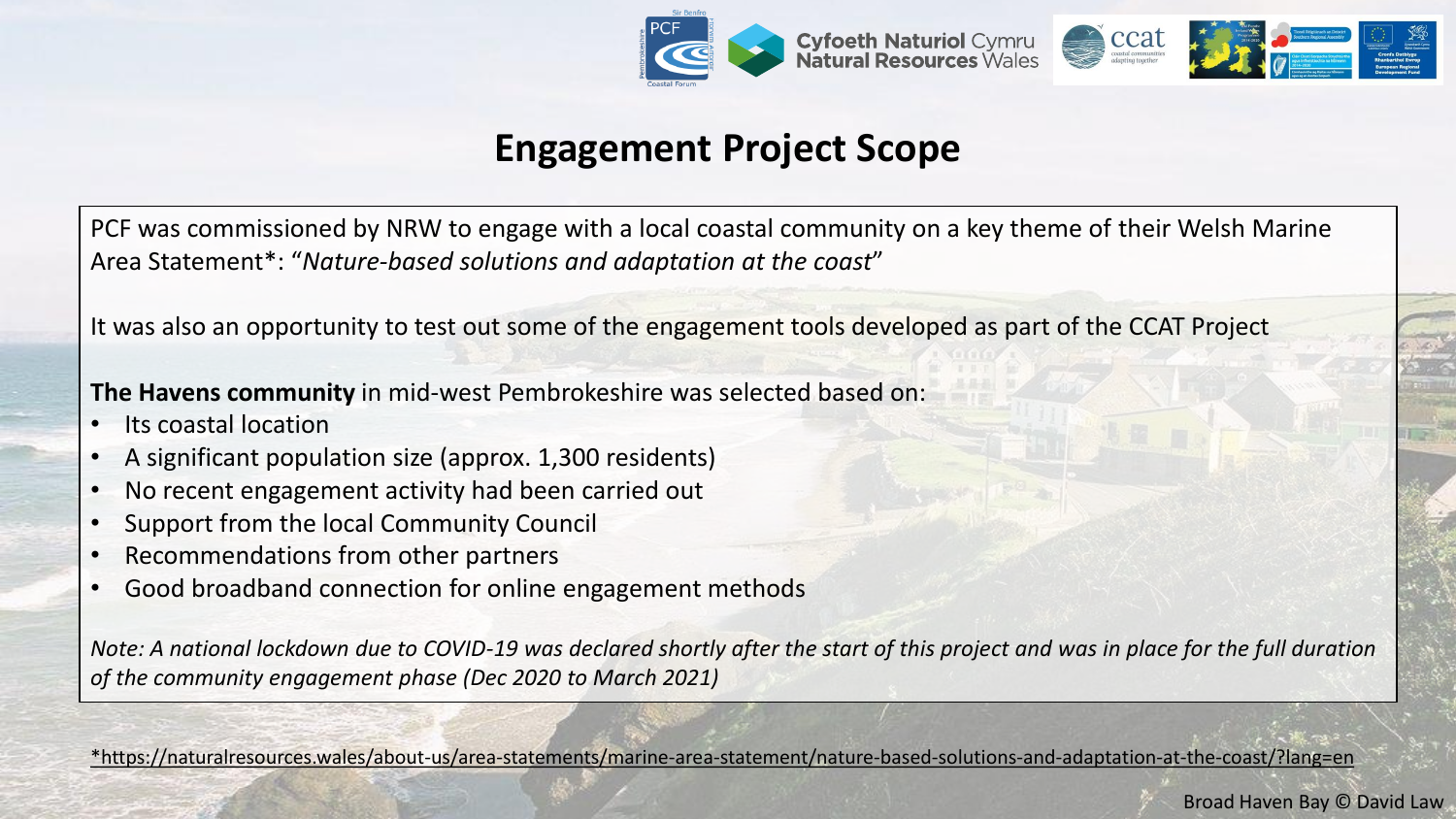

### **Recruiting Community Participants**

|                         | <b>What worked</b>                                                                                                                                      | <b>Challenges</b>                                                                                                       | Recommendation                                                                                                                                                                     |
|-------------------------|---------------------------------------------------------------------------------------------------------------------------------------------------------|-------------------------------------------------------------------------------------------------------------------------|------------------------------------------------------------------------------------------------------------------------------------------------------------------------------------|
| <b>Community-based</b>  | Approaching the Community Council<br>first ensured permission for the Clerk<br>to assist                                                                | <b>Community Councillors did not</b><br>participate in any of the workshops<br>themselves                               | Allow enough lead in time for the<br>Community Council to follow their process<br>Offer follow up with individual Councillors                                                      |
| <b>Digital outreach</b> | Invitation to take part was seen by a<br>significant number of people<br>Focussed messaging meant data was<br>collected from people in the<br>community | Digital promotion did not reach key<br>groups in the community (who may not<br>have found the digital tools accessible) | Use a range of non-digital methods to<br>promote digital sessions<br>(signs, press articles, flyers, radio, events)<br>Consider offering a prize or payment for<br>submitting data |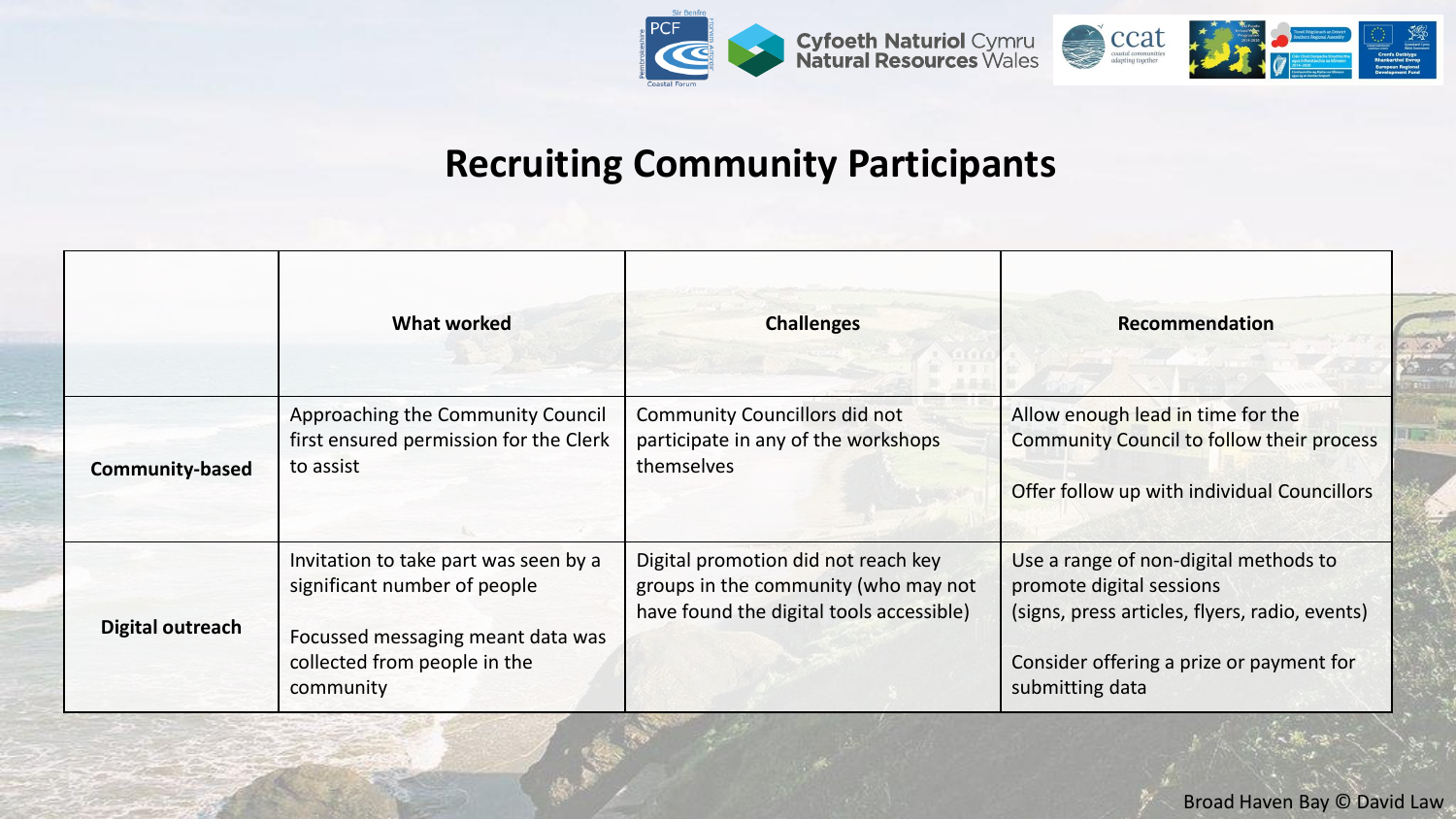

### **Climate Changes, Impacts and Actions Online Workshops**

*What worked*

Structured conversations were achieved Participants grasped how to use the tool quickly Educational value (from cards and peer to peer)

*What didn't work* Harder for users without a laptop Harder for users to move around the board on phone or tablet Technical problems with videoconferencing

*Recommendation*

Outside of COVID-19 restrictions try to offer remote digital, blended and conventional ways to participate



*You can see the full set of cards we used here: [https://experience.arcgis.com/experience/eaea24fc22144cef86ae43d10f171dc7/page/page\\_0/](https://experience.arcgis.com/experience/eaea24fc22144cef86ae43d10f171dc7/page/page_0/)*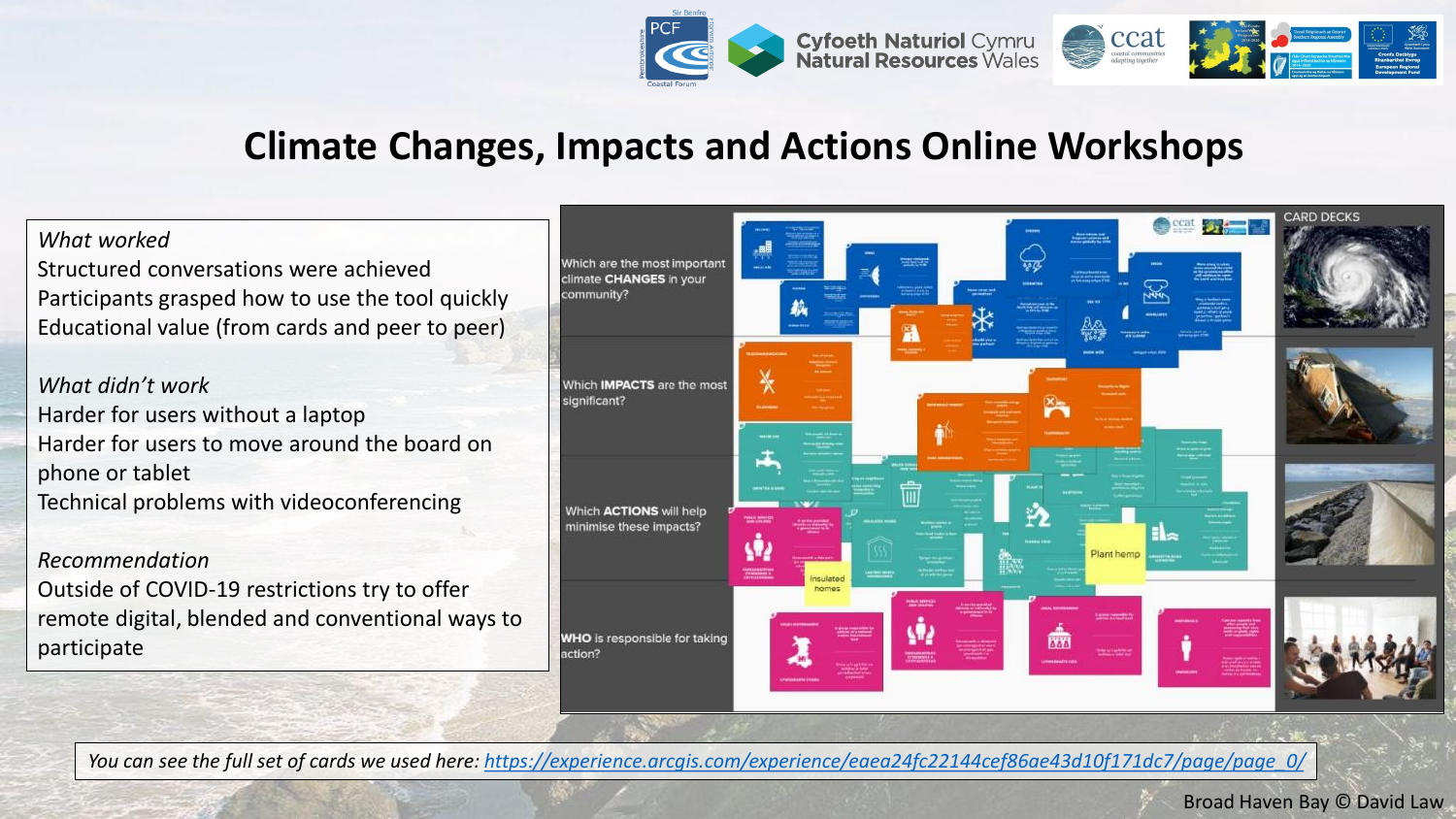

### **Participatory Mapping Tool**

| <b>Changes Impacts Actions</b><br>Tell us information about your local area in these categories.                                                                                                                                                                                                                                        |                            |                      |  |
|-----------------------------------------------------------------------------------------------------------------------------------------------------------------------------------------------------------------------------------------------------------------------------------------------------------------------------------------|----------------------------|----------------------|--|
|                                                                                                                                                                                                                                                                                                                                         |                            |                      |  |
| <b>Identified Observations</b>                                                                                                                                                                                                                                                                                                          | <b>Add New Observation</b> | Details              |  |
| 3 Search                                                                                                                                                                                                                                                                                                                                |                            | Sort by Intest v 了三郎 |  |
| Buildings in Broad Haven may be at risk, has been a landslide above Settlands and a<br>small rockfall recently, may or may not be due to climate change.                                                                                                                                                                                |                            |                      |  |
| 08/03/2021 15:14 - Changes<br>Noticed decline of mackerel, which may be due to ocean warming but unaure                                                                                                                                                                                                                                 |                            |                      |  |
| 08/03/2021 15:13 - Changes<br>Weves are overtopping the defences more than seen historically, and accentuated<br>effects of this in Little Heven, the combo of high tides and storms is worrying. Has<br>studied the local SMP so have good knowledge and interest and has noticed that the<br>south and of Renad Hauan is most at risk |                            |                      |  |
| 08/03/2021 15:10 - Impacts<br>A concern is the effects of a changing landscape over time, for example the physical<br>storm defences in Little Haven have changed the nature of the adjacent field.                                                                                                                                     |                            |                      |  |
| 08/03/2021 15:08 - Changes<br>Biodiversity is a main concern, has been a decline in species numbers and types in<br>rack pools.                                                                                                                                                                                                         |                            |                      |  |
| 08/03/2021 15:06 - Impacts<br>Top concerns are impacts on wildlife and young people. Also regularly pick up<br>rubbish from the beach (as that is a bugbear), and there is a lot more rubbish when<br>tourists are there.                                                                                                               |                            |                      |  |



#### *What worked*

Detailed user supplied data for the specific area Hyperlocal information captured Facilitated browsing of peer – peer information by users even if they didn't submit an entry

#### *What didn't work*

The URL was blocked for some users Lockdown restricted use of the mobile version, where users could use their smartphone camera to log data

Some users expressed that it was too complex

#### *Recommendation*

Test the link to the map works beforehand Embed tools in a page on an existing website Practical sessions to use the map on site

Broad Haven Bay © David Law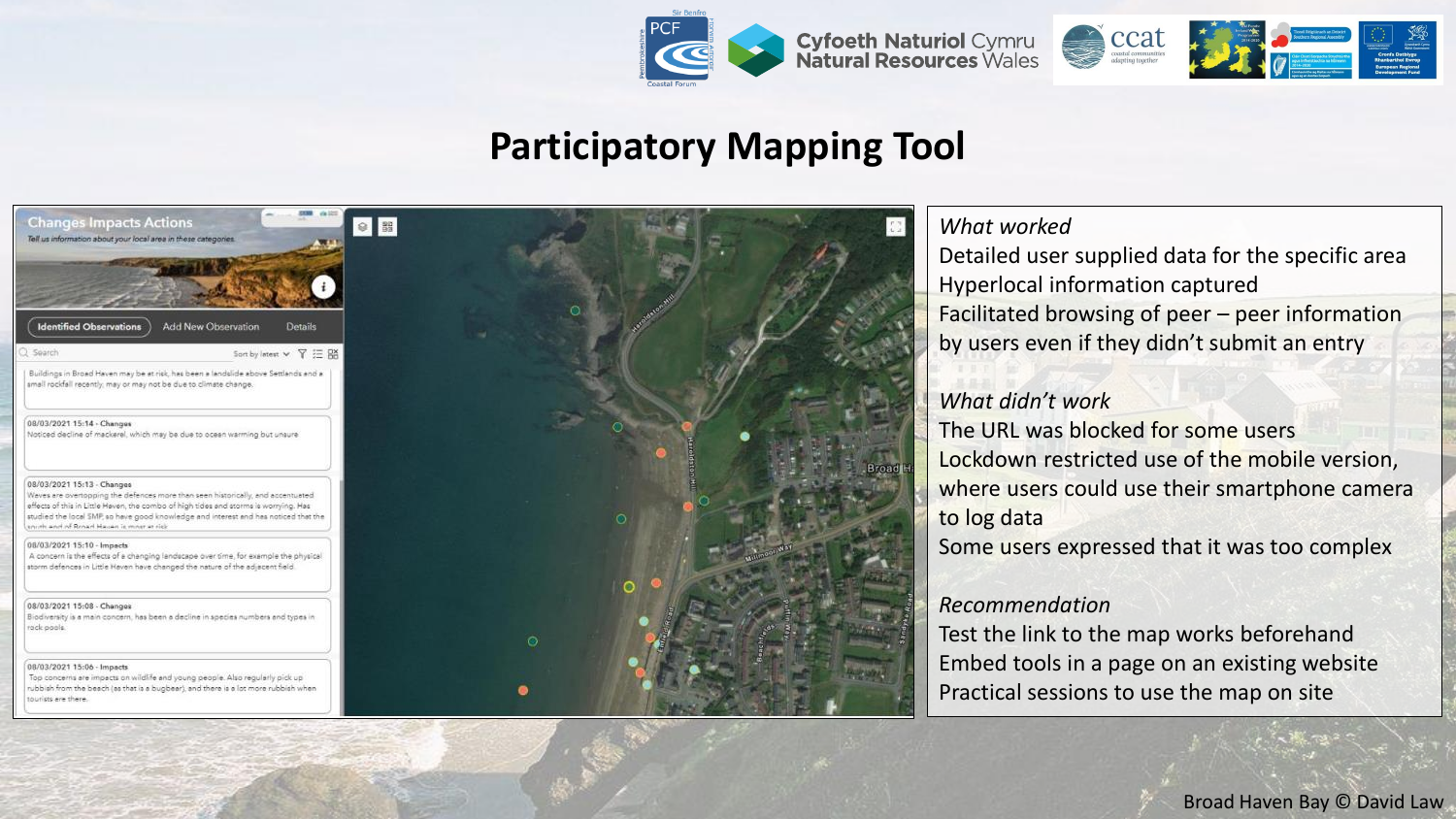



## **What Actions Do People Want?**



#### **Priority themes**

- 1. Preventing and minimising flooding risk
- 2. Maintaining and increasing biodiversity
- 3. Beach clean-ups
- 4. Plant trees
- 5. Adjusting farming practices
- 6. Observing and recording environmental change
- 7. Addressing community-led renewable energy potential

#### **Next steps**

Advice from a local environmental consultant, then over to the Community Council…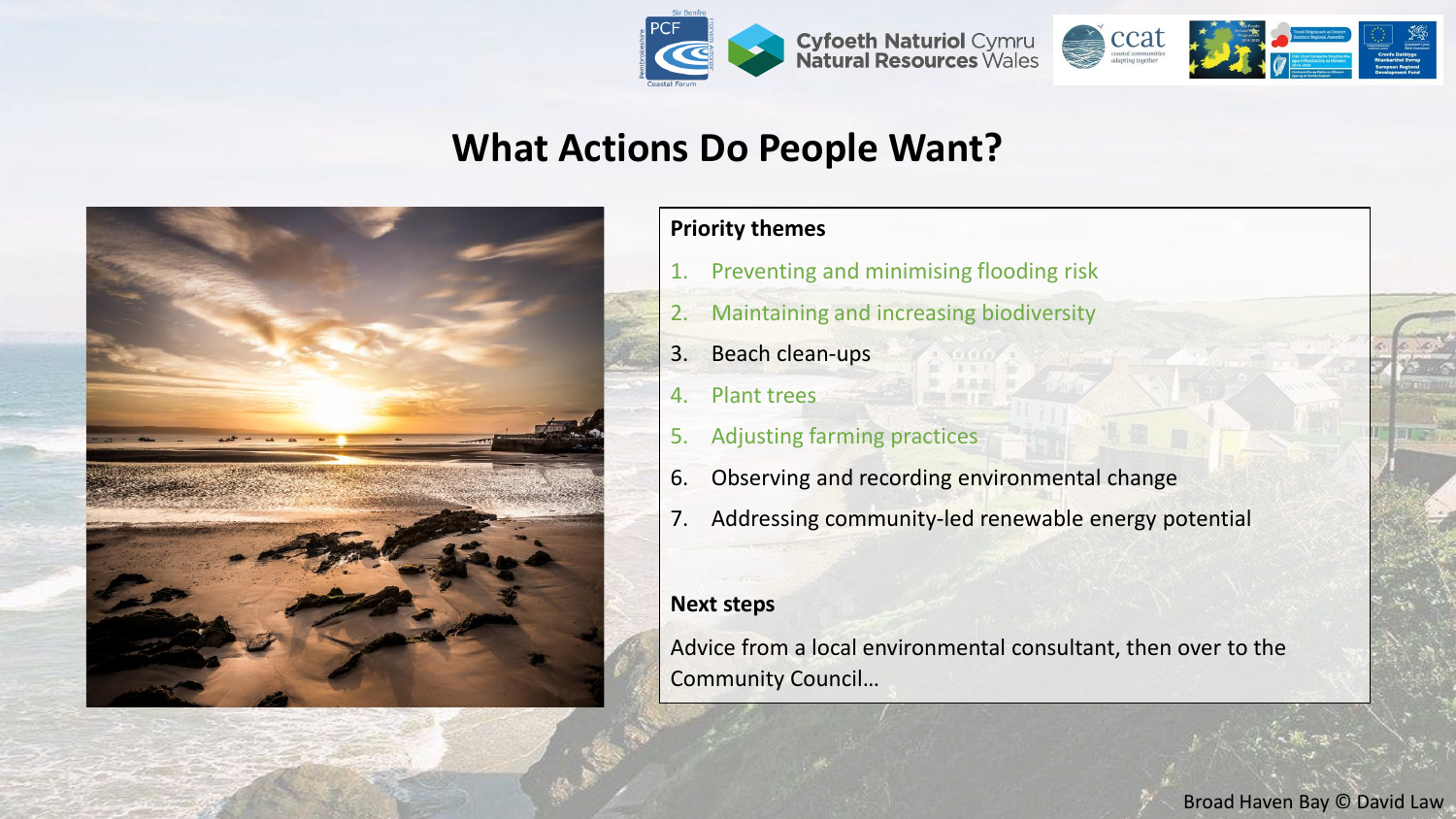

### **Going Digital in Response to COVID-19 Restrictions**



Broad Haven Bay © David Law